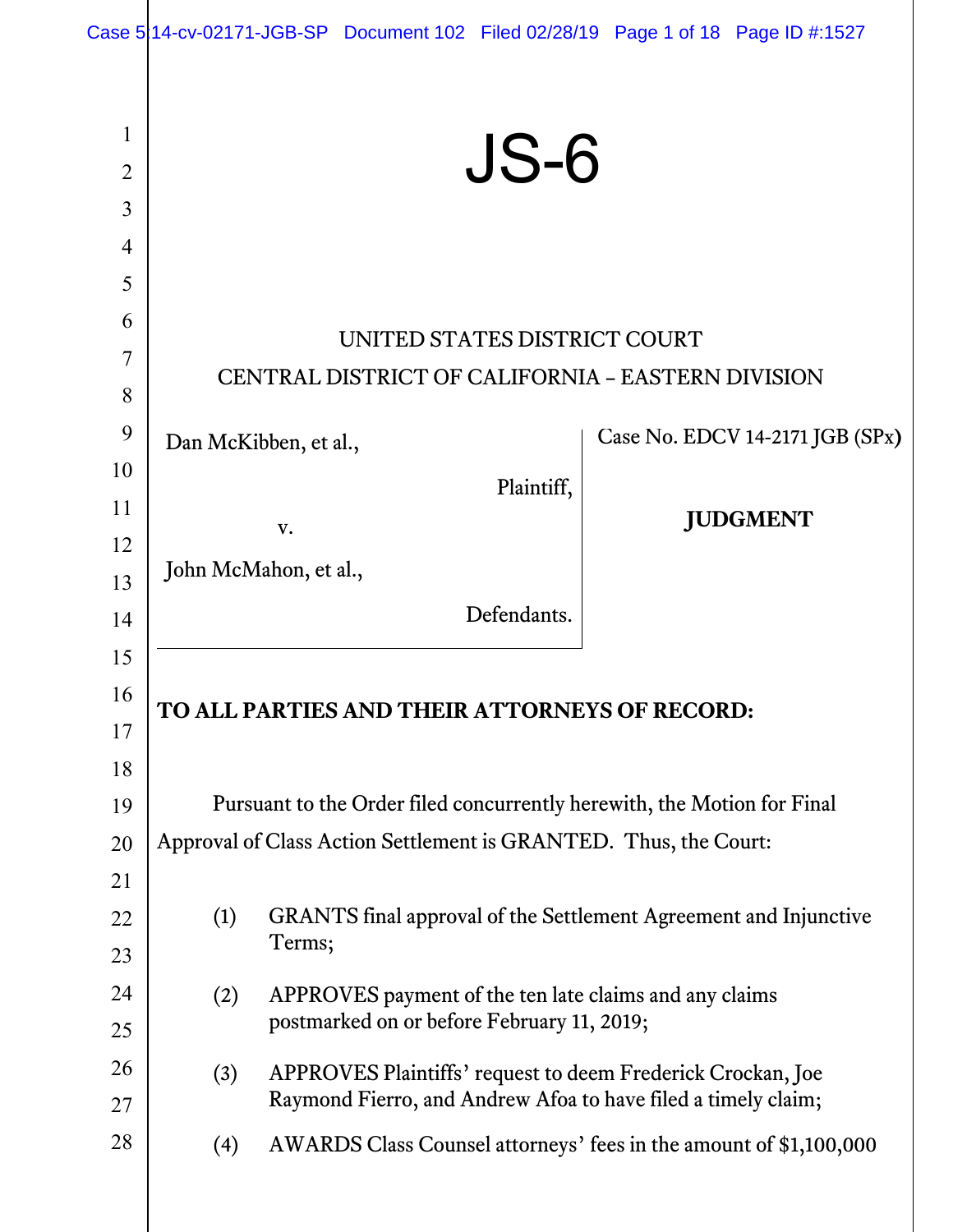2 1 2 3 4 5 6 7 8 9 10 11 12 13 14 15 16 17 18 19 20 21 22 23 24 25 26 27 28 (5) AWARDS Class Counsel costs in the amount of \$36,304.49; (6) AWARDS the following amounts to the Named Plaintiffs: **INCENTIVE AWARD** Bryan Bagwell  $$5,000$ Frederick Crockan \$5,000 Pedro Guzman  $$3,000$ Michael Aka Madison Hatfield \$5,000 William Kennedy **\$3,000** Sean Lint \$2,000 Anthony Oliver \$5,500  $Nick$  Ou  $$3,000$ Kevin Aka Veronica Pratt \$5,500 Steven Aka Lynn Price  $$3,000$ **Jonathan Robertson** \$3,000 Illich Vargas \$5,500 Tim Walker \$5,000 Taheash White  $$2,000$ **TOTAL \$55,500.00**  (7) ORDERS the payment of \$37,500.00 to the claims administrator; (8) ENJOINS the Defendants as follows: **1. PREA-GBTI COMMITTEE** 1.1. Purpose. The SBSD will operate a PREA-GBTI Committee ("the Committee") whose purpose is to discuss the housing assignment, programming options, educational options, and employment options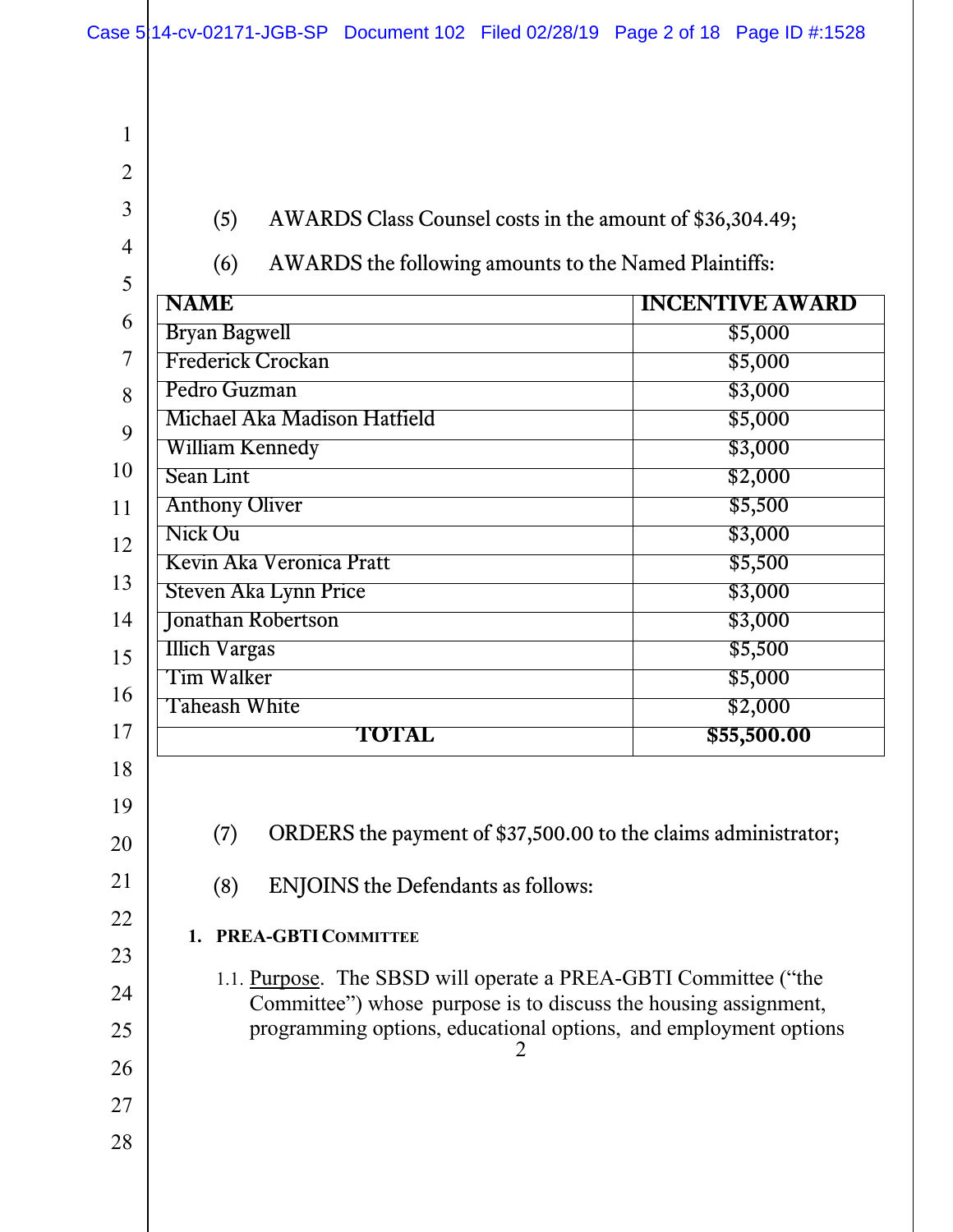| 1              |                                                                                                                                      |
|----------------|--------------------------------------------------------------------------------------------------------------------------------------|
| $\overline{2}$ |                                                                                                                                      |
| 3              | for inmates who self-identify as a GBTI inmate.                                                                                      |
| 4              | 1.2. Frequency. The Committee shall meet two times per month, subject                                                                |
| 5              | to modification as needed. The default Committee schedule shall<br>call for two regularly-scheduled meetings per month. At each      |
| 6<br>7         | meeting, the Committee shall conduct a review of the available                                                                       |
| 8              | housing, programming, education, and employment for all eligible<br>inmates as defined in Section 1.4.                               |
| 9              | 1.3. Committee Members. The Committee shall consist of seven                                                                         |
| 10             | representatives at each meeting, subject to excused absences.                                                                        |
| 11             | 1.3.1. Facility commander or designee;<br>1.3.2. Representative from Centralized Classification Unit /                               |
| 12             | Population Management Unit;                                                                                                          |
| 13             | 1.3.3. Medical supervisor or designee;<br>1.3.4. Mental health supervisor or designee;                                               |
| 14             | 1.3.5. Representative from Inmate Services Unit (Programs/Education);                                                                |
| 15             | 1.3.6. PREA/GBTI compliance manager; and<br>1.3.7. County-employed social worker with knowledge of issues                            |
| 16             | impacting the GBTI community, who shall act as a GBTI                                                                                |
| 17             | advocate.                                                                                                                            |
| 18             | 1.4. Inmates Subject To Review. At each meeting, the Committee shall                                                                 |
| 19             | review the housing, programming, education, and employment for<br>the following eligible inmates:                                    |
| 20             |                                                                                                                                      |
| 21             | 1.4.1. All inmates who have been booked into the SBSD jails<br>since the preceding Committee meeting and who have                    |
| 22             | self-identified as GBTI.<br>1.4.2. All self-identified GBTI inmates who have been sentenced                                          |
| 23             | since the preceding Committee meeting.                                                                                               |
| 24             | 1.4.3. If an inmate who would otherwise qualify as eligible under<br>Section 1.4.1 opted to be housed outside of the designated GBTI |
| 25             |                                                                                                                                      |
| 26             | 3                                                                                                                                    |
| 27             |                                                                                                                                      |
| 28             |                                                                                                                                      |
|                |                                                                                                                                      |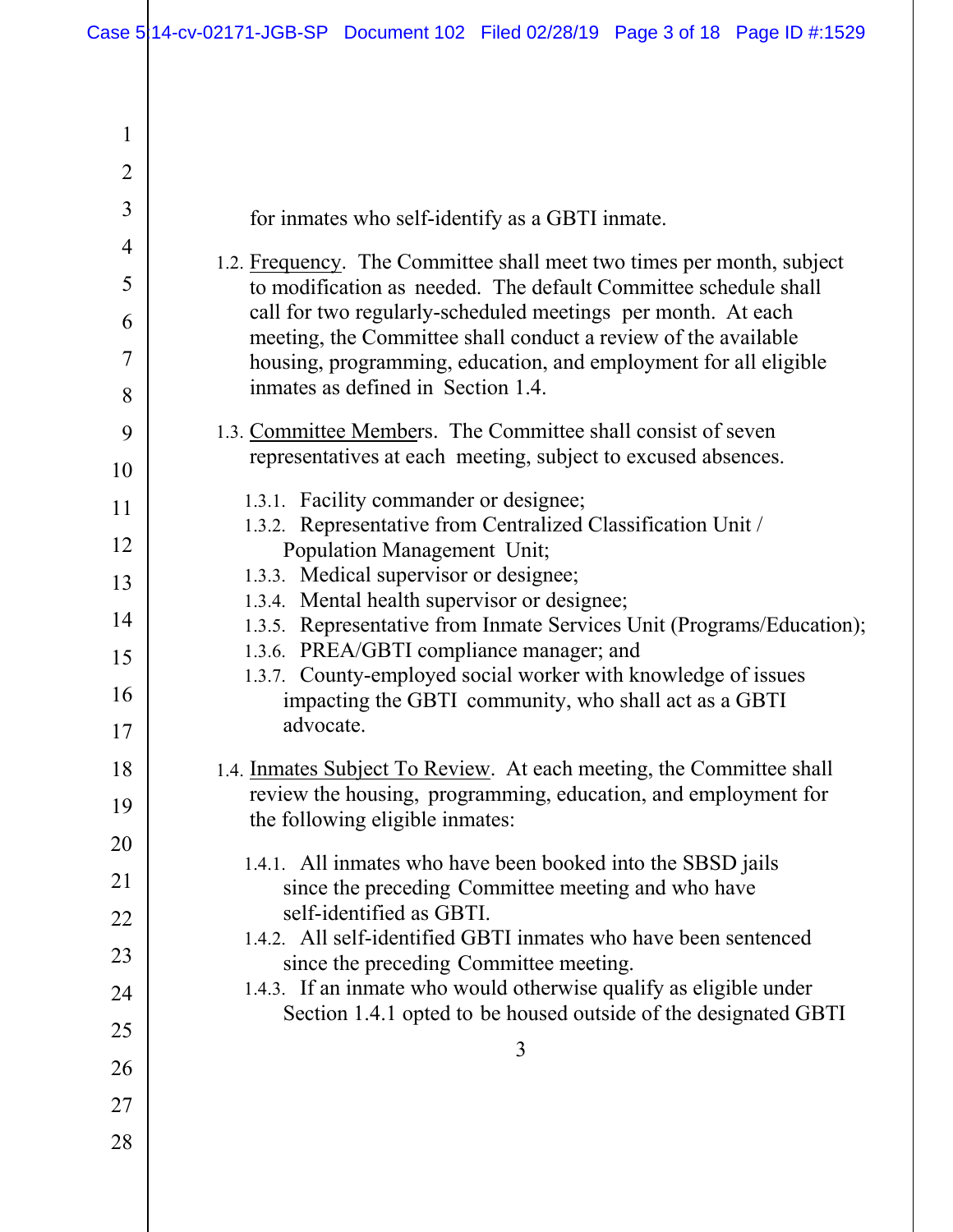| 1              |                                                                                                                                    |
|----------------|------------------------------------------------------------------------------------------------------------------------------------|
| $\overline{2}$ |                                                                                                                                    |
| 3              | housing location upon initial booking, the inmate has the option                                                                   |
| $\overline{4}$ | of requesting a review from the Committee and shall be so                                                                          |
| 5              | informed. Absent such a request, the Committee shall not<br>conduct a review of a                                                  |
| 6              | self-identified GBTI inmate who chose to be housed outside of                                                                      |
| 7              | the designated GBTI housing upon booking.                                                                                          |
| 8              | 1.5. Committee Functions. At each meeting, the Committee shall                                                                     |
| 9              | perform the following functions:                                                                                                   |
| 10             | 1.5.1. The Committee will meet with all eligible-inmates as                                                                        |
| 11             | defined by Section 1.4.<br>The Committee will review the initial classification and                                                |
| 12             | intake forms for accuracy.                                                                                                         |
| 13             | 1.5.2. The Committee will ensure that GBTI inmates understand that<br>housing in the GBTI unit is one of many housing options and  |
| 14             | that SBSD is committed to ensuring their safety throughout the                                                                     |
| 15             | facility, regardless of whether they opt to be housed in the GBTI                                                                  |
| 16             | unit or general population. SBSD shall take steps discussed with<br>Plaintiffs' counsel to improve safety throughout the facility, |
| 17             | including in general population and during transport, so GBTI<br>inmates are safe in general population and any other housing or   |
| 18             | location. Potential changes could include housing GBTI                                                                             |
| 19             | individuals in general population cells closest to front the front<br>of units where most accessible and visible to deputies and   |
| 20             | custodial assistants, managing blind spots, increased cameras                                                                      |
| 21             | and other steps that effectively counter risk of assault.<br>1.5.3. The Committee will ensure that GBTI inmates are fully          |
| 22             | informed of their housing options, available programming, and                                                                      |
| 23             | work assignments.                                                                                                                  |
| 24             | 1.5.4. The Committee will formally discuss, evaluate, and make<br>decisions on inmate housing assignments. The Committee           |
| 25             | will take into consideration any specific request from the                                                                         |
| 26             | 4                                                                                                                                  |
| 27             |                                                                                                                                    |
| 28             |                                                                                                                                    |
|                |                                                                                                                                    |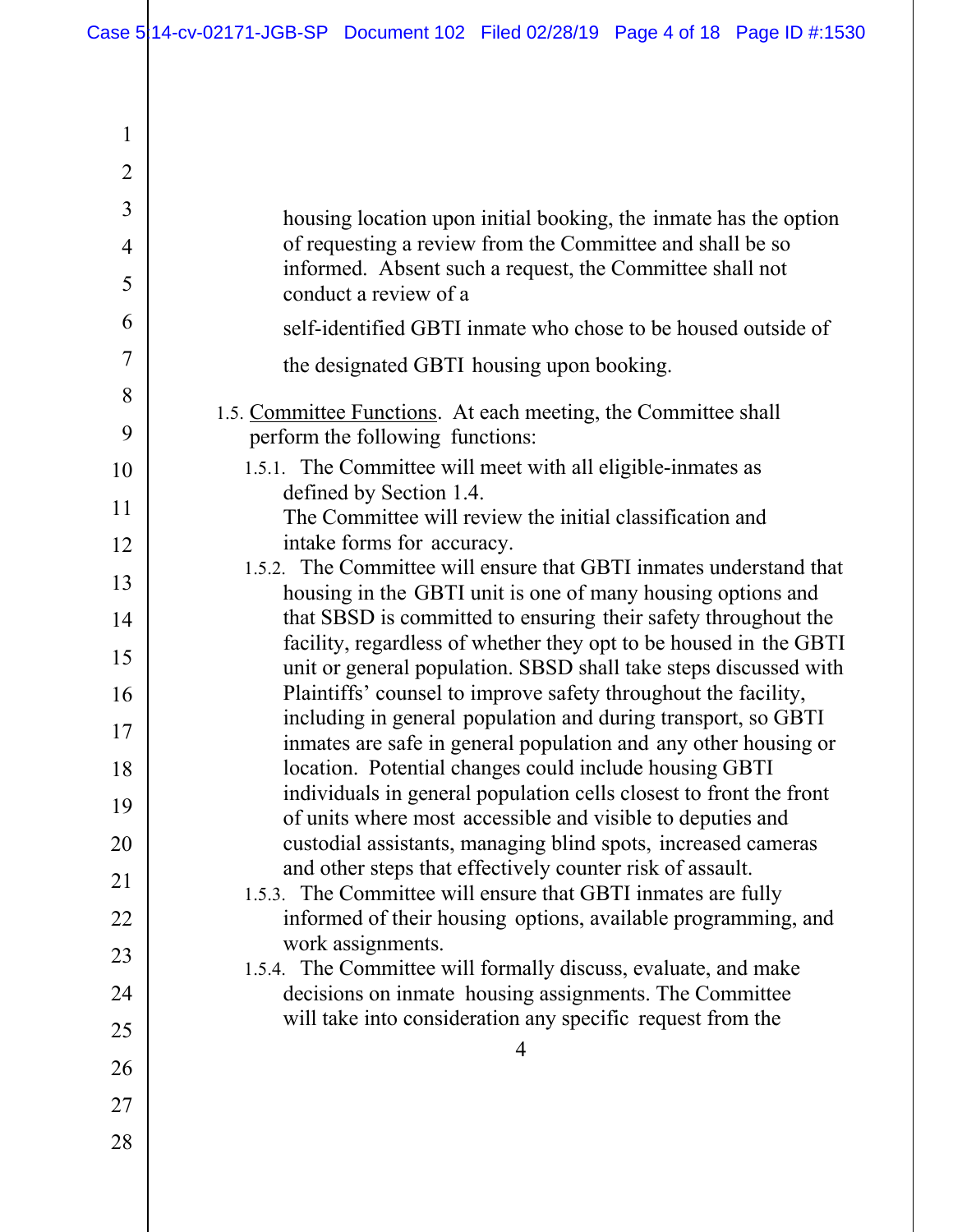| 1              |                                                                                                                                      |
|----------------|--------------------------------------------------------------------------------------------------------------------------------------|
| $\overline{2}$ |                                                                                                                                      |
| 3              | GBTI inmate to ensure they feel safe and fully understand the                                                                        |
| $\overline{4}$ | consequences of a specific housing location. The inmate                                                                              |
| 5              | request will not be dispositive but will be given serious<br>weight.                                                                 |
| 6              | 1.5.5. The Committee will identify the most appropriate housing                                                                      |
| 7              | location for transgender and intersex inmates. The housing<br>assessment will be individualized and gender identity will be          |
| 8              | taken into consideration. Housing based upon and consistent                                                                          |
| 9              | with gender identity will be discussed and evaluated as a<br>housing option.                                                         |
| 10             | 1.5.6. The Committee will also discuss and manage issues of                                                                          |
| 11             | searches, shower privacy, transition-related care as discussed in<br>Section 7. The parties will work together to create a form that |
| 12             | will capture information about the person's gender identity,                                                                         |
| 13             | appropriate name and pronoun, preferences as to the gender of<br>the person(s) who search them, housing preferences, and             |
| 14             | cellmate preferences, if any.                                                                                                        |
| 15             | 1.5.7. The Committee will evaluate and make decisions for GBTI<br>inmates specifically related to work assignments (if               |
| 16             | applicable) and available program/education opportunities.                                                                           |
| 17             | 1.5.8. The Committee will identify, evaluate, and monitor any<br>ongoing mental health or medical care issues or concerns.           |
| 18             | 1.5.9. The Committee will endeavor to come to a consensus but the                                                                    |
| 19             | Facility Commander will have ultimate decision-making                                                                                |
| 20             | authority. The Committee will maintain notes of these meetings.<br>The Committee will document any disagreements over the            |
| 21             | housing/programming plan, and document any rationale for                                                                             |
| 22             | housing a GBTI inmate in housing different than their preferred<br>choice. The inmate will be informed of the Committee's            |
| 23             | decisions and disagreements in a manner that allows the inmate                                                                       |
| 24             | to grieve the Committee's decision.<br>1.5.10. The Committee will review GBTI grievances that deal with                              |
|                | housing, programs, work assignments or other confinement                                                                             |
| 25             | 5                                                                                                                                    |
| 26             |                                                                                                                                      |
| 27             |                                                                                                                                      |
| 28             |                                                                                                                                      |
|                |                                                                                                                                      |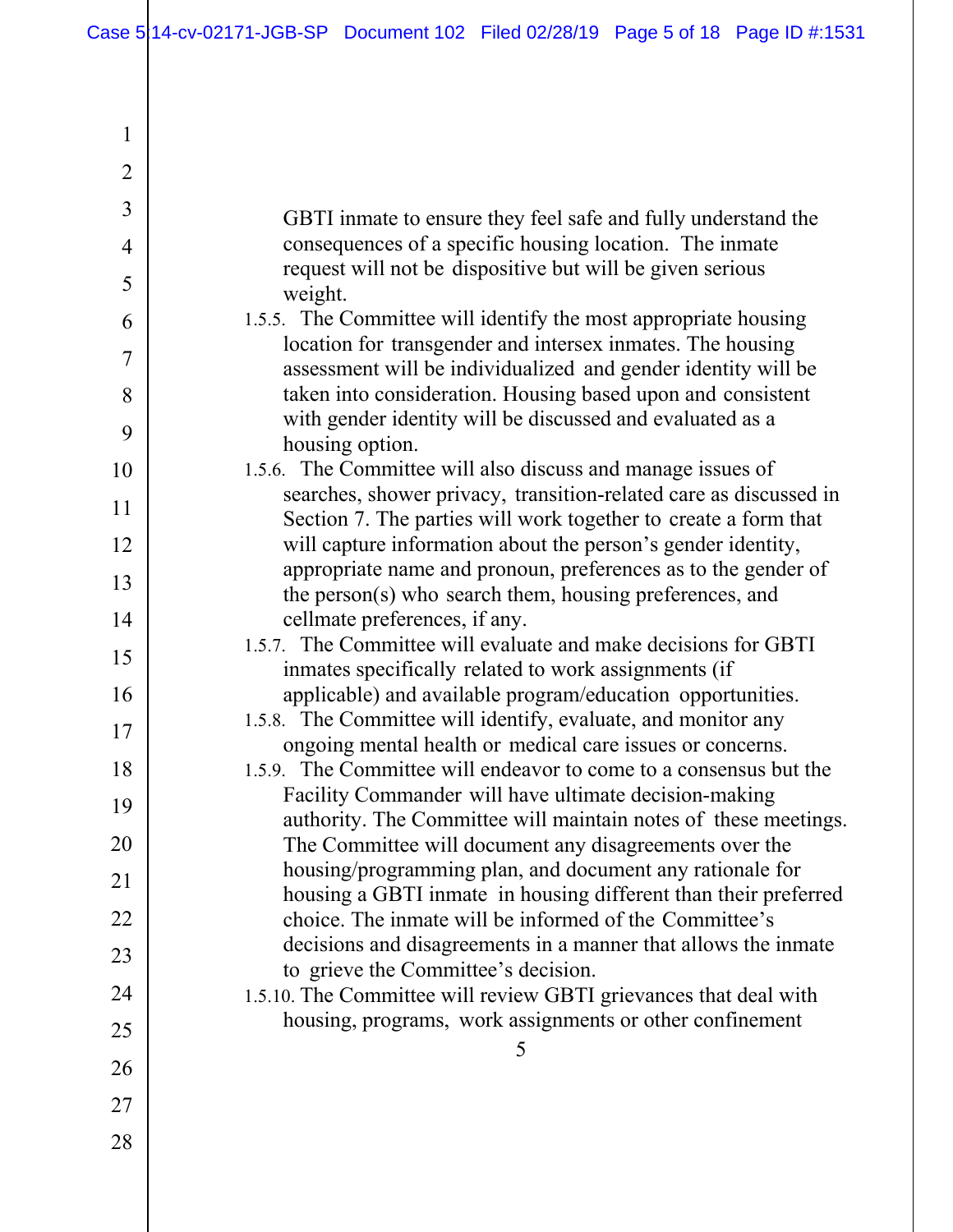| 1              |                                                                                                                                                  |
|----------------|--------------------------------------------------------------------------------------------------------------------------------------------------|
| $\overline{2}$ |                                                                                                                                                  |
| 3              | issues. The Committee shall not review any grievance that                                                                                        |
| $\overline{4}$ | alleges misconduct on behalf of staff. Those grievances shall                                                                                    |
| 5              | continue to be investigated and reviewed by the commander or<br>designee.                                                                        |
| 6              | 2. HOUSING & CLASSIFICATION ISSUES                                                                                                               |
| 7              | 2.1. Renaming Unit. The housing location at West Valley Detention                                                                                |
| 8              | Center currently known as the Alternative Lifestyle Tank ("ALT")<br>shall be renamed the GBTI unit.                                              |
| 9              |                                                                                                                                                  |
| 10             | 2.2. Range of Housing Options. Inmates who self-identify as GBTI<br>shall have the following housing options:                                    |
| 11             | 2.2.1. General population, based on classification score;                                                                                        |
| 12             | 2.2.2. GBTI Unit at WVDC, based on classification score;                                                                                         |
| 13             | 2.2.3. For transgender and intersex inmates, housing based upon<br>and consistent with gender identity, if approved by the PREA-                 |
| 14             | GBTI Committee (for the period of time commencing with the                                                                                       |
| 15             | meeting specified in Section 1.4.1 of this Agreement) or the<br>Centralized Classification Unit (CCU) (for the period of time                    |
| 16             | prior to the meeting specified in Section 1.4.1 of this                                                                                          |
| 17             | Agreement).                                                                                                                                      |
| 18             | 2.2.4. Protective Custody housing, if the inmate needs protection<br>from other inmates based on protective custody protocol and                 |
| 19             | for reasons other than their sexual orientation or gender                                                                                        |
| 20             | identity.                                                                                                                                        |
| 21             | 2.3. Factors to Consider. The following factors shall be considered<br>in determining the housing assignment of a GBTI inmate:                   |
| 22             |                                                                                                                                                  |
| 23             | 2.3.1. Individual determination of safety with the jail, unit or segment;<br>2.3.2. Taking into consideration the inmates own view of safety and |
| 24             | a housing location, which will be given serious weight;                                                                                          |
| 25             | 2.3.3. The location that maximizes access to program, work or other                                                                              |
| 26             | 6                                                                                                                                                |
| 27             |                                                                                                                                                  |
| 28             |                                                                                                                                                  |
|                |                                                                                                                                                  |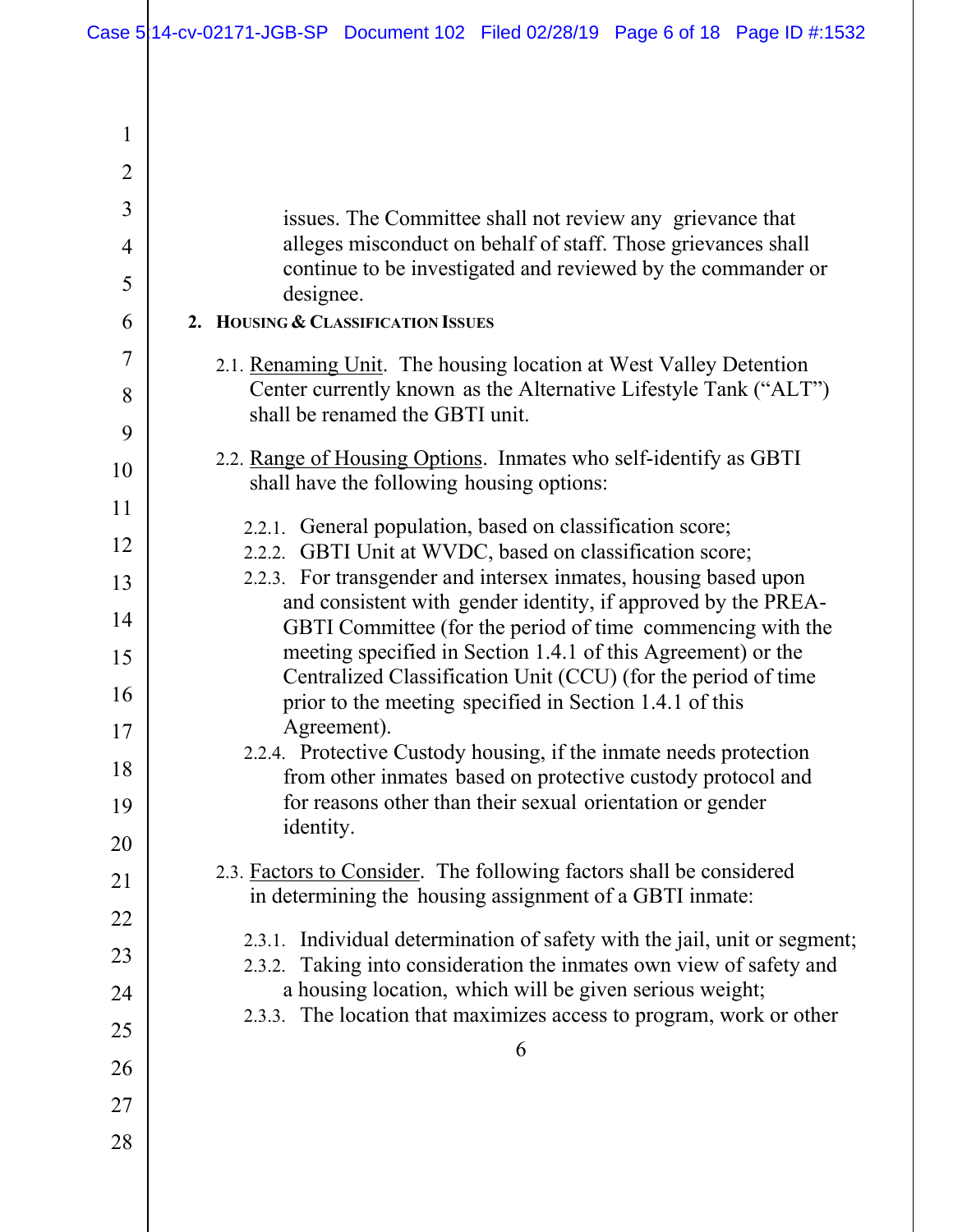| 1              |                                                                                                                                                                                               |
|----------------|-----------------------------------------------------------------------------------------------------------------------------------------------------------------------------------------------|
| $\overline{2}$ |                                                                                                                                                                                               |
| 3              | activities;                                                                                                                                                                                   |
| $\overline{4}$ | 2.3.4. GBTI inmates will not be automatically assigned to the                                                                                                                                 |
| 5              | GBTI unit, protective custody or restrictive housing;<br>2.3.5. The PREA/GBTI committee will review and approve housing                                                                       |
| 6              | locations; and,                                                                                                                                                                               |
| 7              | 2.3.6. The SBSD reserves the right to relocate any inmate(s) based<br>on construction, inmate population needs, changes in                                                                    |
| 8              | classification, medical/mental health concerns, etc. In other                                                                                                                                 |
| 9              | words, SBSD does not guarantee that all GBTI inmates will be<br>housed in one specific location (e.g. Unit One). They could be<br>moved to other units as necessary. There will remain a GBTI |
| 10             | unit unless this agreement is modified.                                                                                                                                                       |
| 11             | 3. INMATE WORKER OPTIONS                                                                                                                                                                      |
| 12             |                                                                                                                                                                                               |
| 13             | 3.1. Eligibility. Nothing in this proposal shall alter the standard<br>requirements for inmate worker-eligibility. This agreement shall                                                       |
| 14             | only impact inmates who self-identify as GBTI and whose                                                                                                                                       |
| 15             | housing location in the GBTI unit may have been the sole basis<br>for making them ineligible for employment.                                                                                  |
| 16             | 3.2. GBTI Inmates in Standard General Population. GBTI inmates                                                                                                                                |
| 17             | who are housed in standard general population housing shall be                                                                                                                                |
| 18             | eligible for jobs without regard to their GBTI status.                                                                                                                                        |
| 19             | 3.3. Inmates in the GBTI Unit. Inmates housed in the GBTI Unit at                                                                                                                             |
| 20             | WVDC who are otherwise-eligible for and selected for an<br>assignment can become inmate workers in one of two ways:                                                                           |
| 21             | 3.3.1. An inmate in the GBTI Unit who has requested an inmate job                                                                                                                             |
| 22             | can remain living in the GBTI Unit while on a wait list and then                                                                                                                              |
| 23             | transfer to a work-based housing assignment once selected for an<br>inmate job. Alternatively, an inmate in the GBTI Unit who is                                                              |
| 24             | work-eligible can choose to remain the GBTI Unit and opt to be                                                                                                                                |
| 25             | matched with an inmate job that has been approved for inmates                                                                                                                                 |
| 26             | 7                                                                                                                                                                                             |
| 27             |                                                                                                                                                                                               |
| 28             |                                                                                                                                                                                               |
|                |                                                                                                                                                                                               |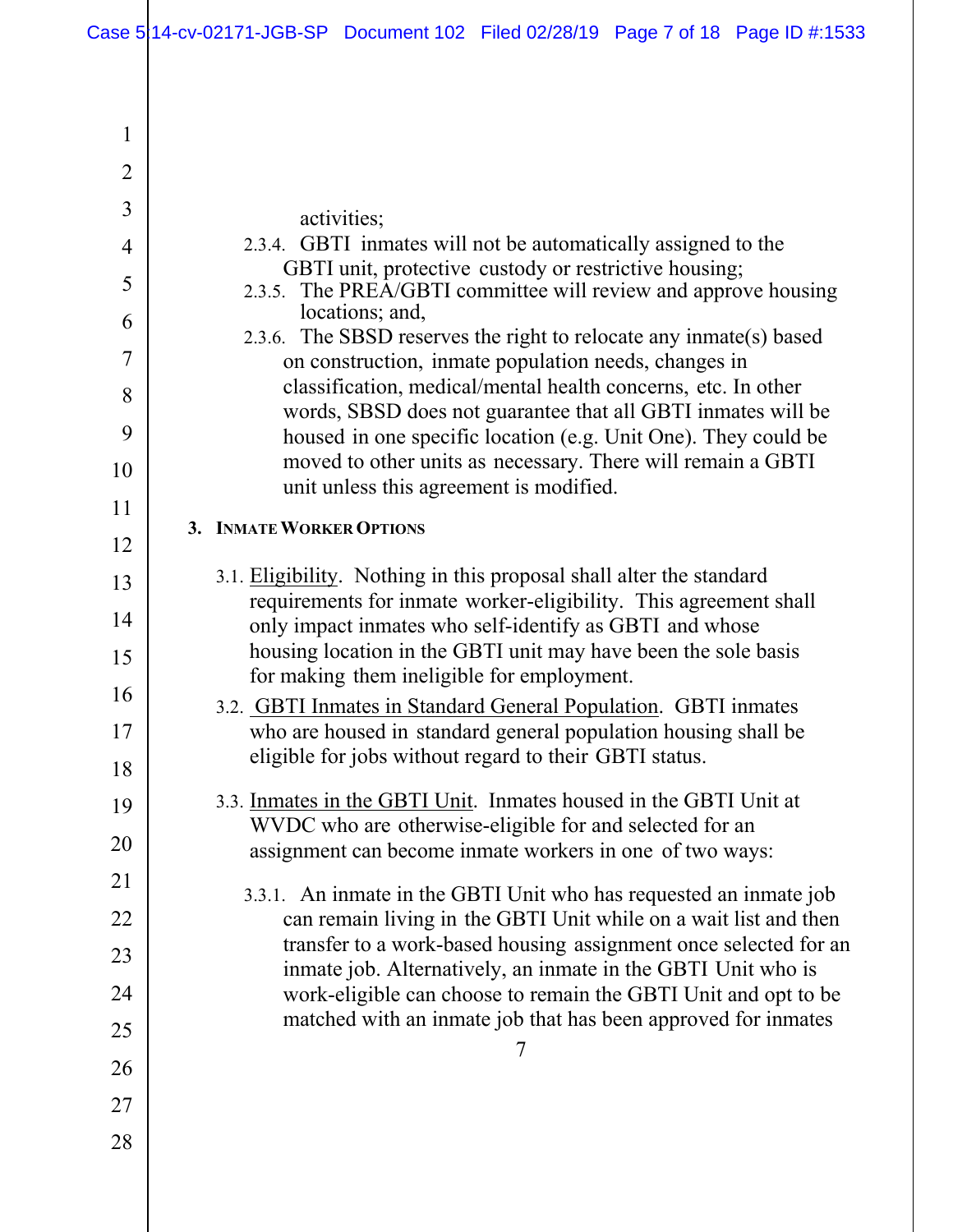| 1              |                                                                                                                                 |
|----------------|---------------------------------------------------------------------------------------------------------------------------------|
| $\overline{2}$ |                                                                                                                                 |
| 3              | in the GBTI Unit.                                                                                                               |
| $\overline{4}$ | 3.3.2. Pursuant to Policy 13.170, inmate workers are housed in                                                                  |
| 5              | inmate worker units. Staff will ensure that the GBTI inmate<br>understands the following. The request must come from the        |
| 6              | inmate. There is no actual guarantee of a specific job, as there                                                                |
| 7              | are very few jobs available based on the inmate population.<br>GBTI inmates will have to wait for a job opening just like non-  |
| 8              | GBTI inmates. The Committee will inform inmates who are                                                                         |
| 9              | eligible to work of the jobs available and the current wait list<br>and location of those jobs. The wait list is determined in  |
| 10             | chronological order of an inmate's application to the wait list                                                                 |
| 11             | when work eligible. The length of the wait list shall be shared<br>with the inmates, and there will be different wait lists for |
| 12             | different jobs so that there is an informed choice as to whether                                                                |
| 13             | to go on one with a long wait list.<br>3.3.3. The SBSD will ensure that a minimum of three jobs for                             |
| 14             | inmates who elect to remain in the GBTI unit can be                                                                             |
| 15             | accommodated at a given time. In addition to the law library                                                                    |
| 16             | position, the SBSD will identify and select two additional jobs<br>that can be provided to eligible inmates from the GBTI Unit. |
| 17             | Should a situation arise where more than three GBTI unit                                                                        |
| 18             | inmates need a job at the same time, the SBSD will in good<br>faith attempt to identify and fill the additional jobs.           |
| 19             | 3.3.4. All inmate workers must adhere to facility guidelines for job                                                            |
| 20             | assignments. The PREA-GBTI Committee will coordinate and<br>ensure that GBTI inmates are afforded every opportunity and         |
| 21             | equal access to a work assignment with the understanding that                                                                   |
| 22             | no inmate is guaranteed a job.<br>3.3.5. GBTI inmates will have the same opportunities to have                                  |
| 23             | volunteer positions as other general population inmates at                                                                      |
| 24             | WVDC.                                                                                                                           |
| 25             | 3.4. Job Postings. In addition to the information provided to GBTI                                                              |
| 26             | 8                                                                                                                               |
| 27             |                                                                                                                                 |
| 28             |                                                                                                                                 |
|                |                                                                                                                                 |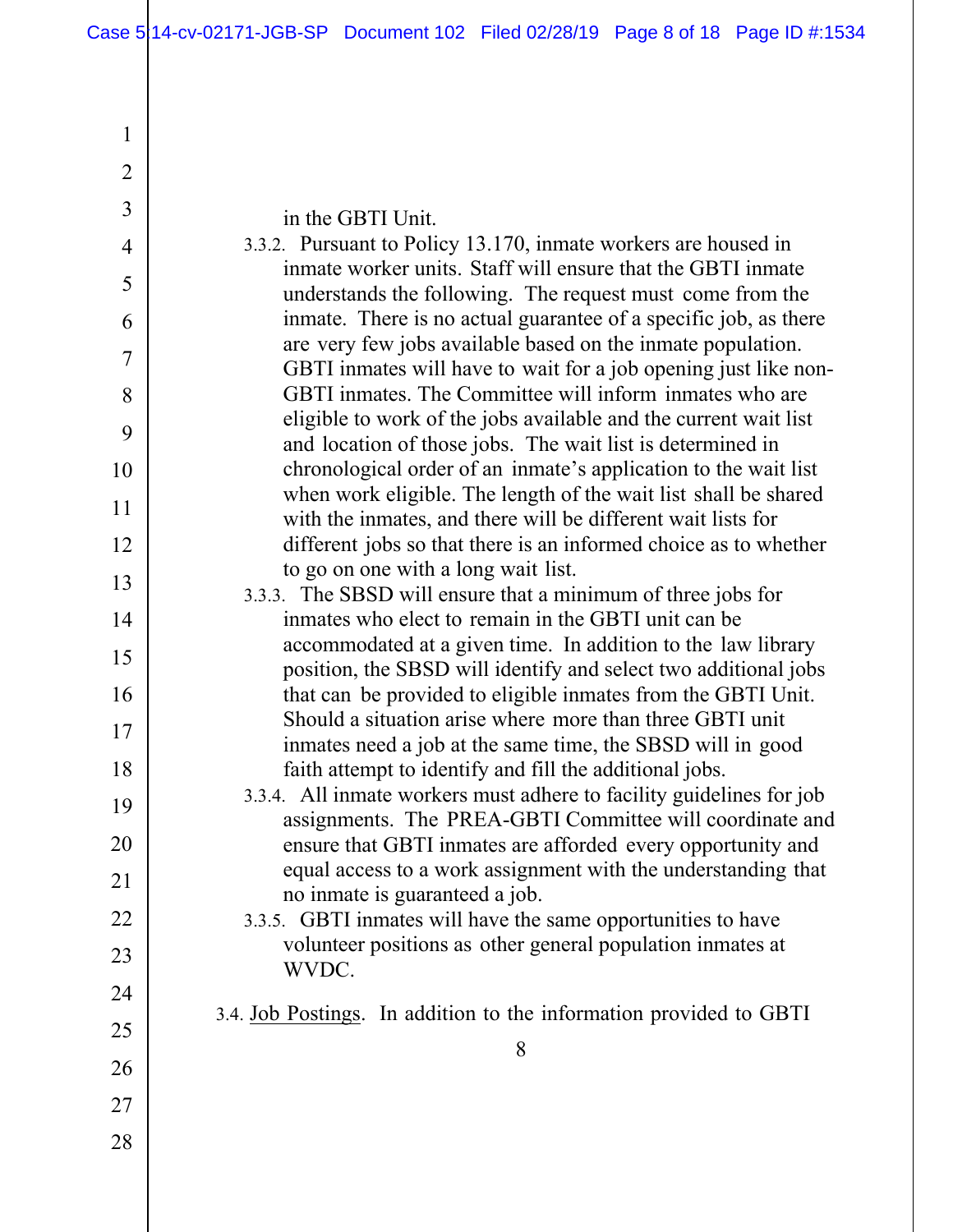| 1              |                                                                                                                                                                                 |
|----------------|---------------------------------------------------------------------------------------------------------------------------------------------------------------------------------|
| $\overline{2}$ |                                                                                                                                                                                 |
| 3              | inmates during their meetings with the PREA-GBTI Committee,                                                                                                                     |
| $\overline{4}$ | the SBSD shall post information about inmate jobs.                                                                                                                              |
| 5              | 3.5. Credits. Any sentencing credits will be rewarded without regard                                                                                                            |
| 6              | to sexual orientation, gender identity, or housing placement in the<br>GBTI Unit.                                                                                               |
| 7              |                                                                                                                                                                                 |
| 8<br>9         | 3.6. Work and HIV Status. The SBSD policies do not discriminate<br>based on HIV status. Therefore, HIV status does not disqualify an<br>otherwise-eligible inmate from working. |
| 10             | 4. PROGRAMMING                                                                                                                                                                  |
| 11             |                                                                                                                                                                                 |
| 12             | 4.1. In-Person. If an in-person program is offered to inmates at Glen<br>Helen or general population at WVDC, then that program will be                                         |
| 13             | offered in the GBTI Unit or a suitable classroom at WVDC.<br>Courses offered at WVDC will use the same eligibility, pre-                                                        |
| 14             | requisites, and scheduling rationale used at GHRC. Courses                                                                                                                      |
| 15<br>16       | offered at WVDC will use the same eligibility, pre-requisites, and<br>scheduling rationale used at GHRC.                                                                        |
| 17             | 4.2. Remote Access. If a program is offered via remote access (such as                                                                                                          |
| 18             | online, journalist, or tablets) to inmates at Glen Helen or other<br>general population units at WVDC, the inmates in the GBTI Unit at                                          |
| 19             | WVDC will also be eligible to participate in the program via                                                                                                                    |
| 20             | remote access.                                                                                                                                                                  |
| 21             | 4.3. Religious Providers. The SBSD will work with Plaintiffs in an<br>effort to find security-eligible religious providers who are willing to                                   |
| 22             | provide religious services in the GBTI Unit and will provide                                                                                                                    |
| 23             | chaplains and group religious services in the same manner they do<br>for other general population units at WVDC, including possible                                             |
| 24             | services in spaces outside of the day room.                                                                                                                                     |
| 25             | 9                                                                                                                                                                               |
| 26             |                                                                                                                                                                                 |
| 27             |                                                                                                                                                                                 |
| 28             |                                                                                                                                                                                 |
|                |                                                                                                                                                                                 |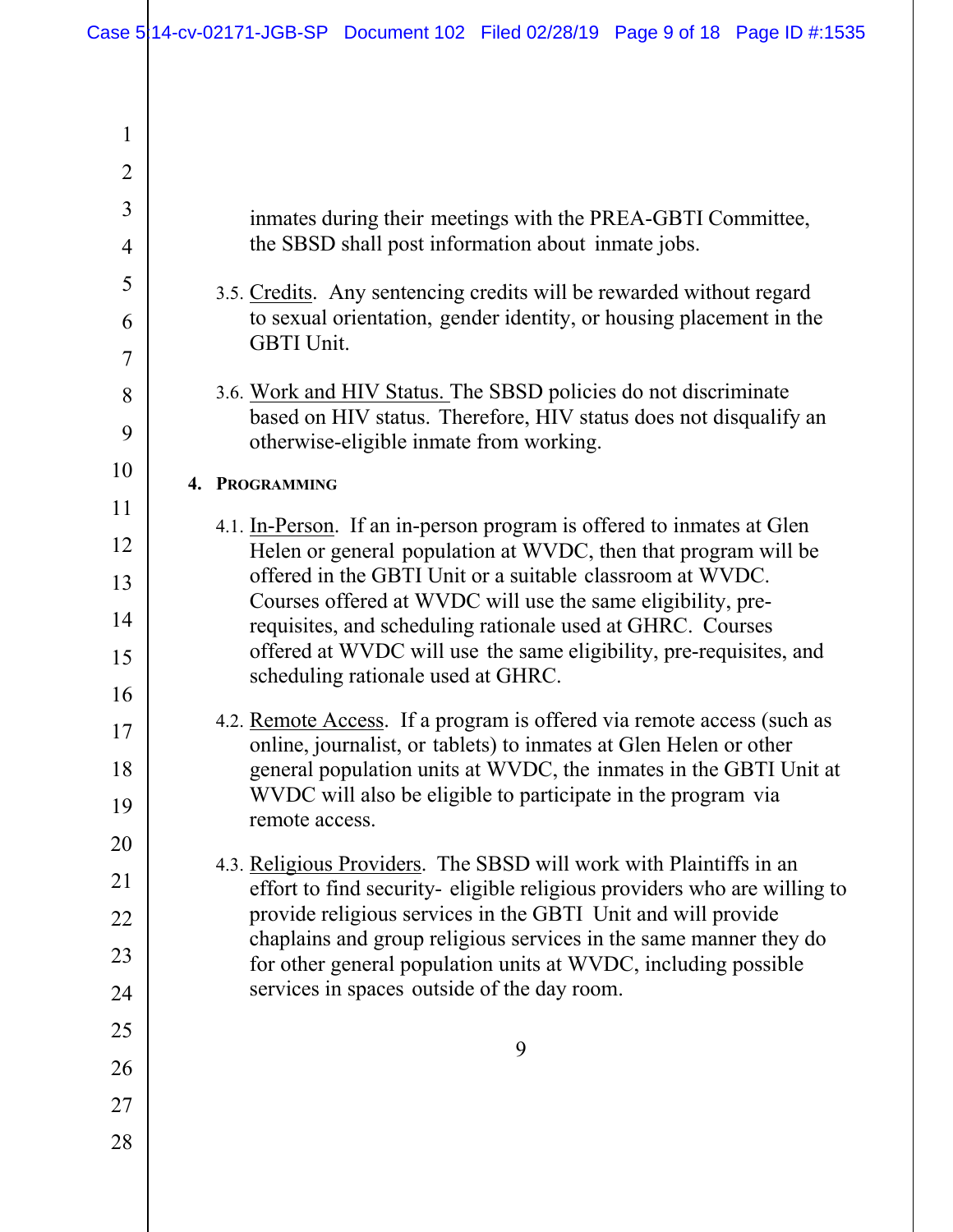| $\mathbf{1}$   |                                                                                                                                              |
|----------------|----------------------------------------------------------------------------------------------------------------------------------------------|
| $\overline{2}$ |                                                                                                                                              |
| 3              | 4.4. Credits. Any sentencing credits for programming, including drug                                                                         |
| $\overline{4}$ | rehabilitation or any other program for which credit is given by the                                                                         |
| 5              | Court or SBCJ will be rewarded without regard to sexual orientation,<br>gender identity, or placement in the GBTI Unit.                      |
| 6              | 4.5. Programming and HIV Status. The SBSD policies do not                                                                                    |
| 7              | discriminate based on HIV status. Therefore, HIV status does                                                                                 |
| 8              | not disqualify an otherwise-eligible inmate from programming.                                                                                |
| 9              | 5. GBTI UNIT TIER TIME                                                                                                                       |
| 10             | 5.1. Two Segments. Provided that a minimum of 20 inmates opt to be<br>housed in the GBTI Unit, then the GBTI Unit will be divided into       |
| 11             | two segments.                                                                                                                                |
| 12             | 5.2. GP-3 to GP-5. One segment of the GBTI Unit shall consist of                                                                             |
| 13             | inmates with classifications of GP-3, GP-4, and GP-5. Inmates in                                                                             |
| 14             | this segment shall receive half tier time. If in the future general<br>population inmates with classifications of GB-3, GP-4, and GP-5       |
| 15<br>16       | start receiving more than half tier time, then similar increases will be<br>applied to the GBTI Unit with GP-3, GP-4, and GP-5 inmates.      |
| 17             | 5.3. GP-6 to GP-7. One segment of the GBTI Unit shall consist of                                                                             |
| 18             | inmates with classifications of GP-6 and GP-7. Inmates in this                                                                               |
| 19             | segment shall receive full tier time.<br>5.4. Contingency for Single Segment. Should the population of the                                   |
| 20             | GBTI Unit fall below 20 inmates, the SBSD reserves the right to                                                                              |
| 21             | consolidate the GBTI Unit into a single segment. If the GBTI Unit is<br>consolidated into a single segment under this provision, the Watch   |
| 22             | Commander or his/her designee can decide to give less tier time                                                                              |
| 23             | based on security considerations and the classification scores of the<br>inmates in the GBTI Unit but no less than half tier time. The Watch |
| 24             | Commander or his/her designee can also decide to keep tier time at                                                                           |
| 25             | the same level in their discretion. The decision will be documented.                                                                         |
| 26             | 10                                                                                                                                           |
| 27             |                                                                                                                                              |
| 28             |                                                                                                                                              |
|                |                                                                                                                                              |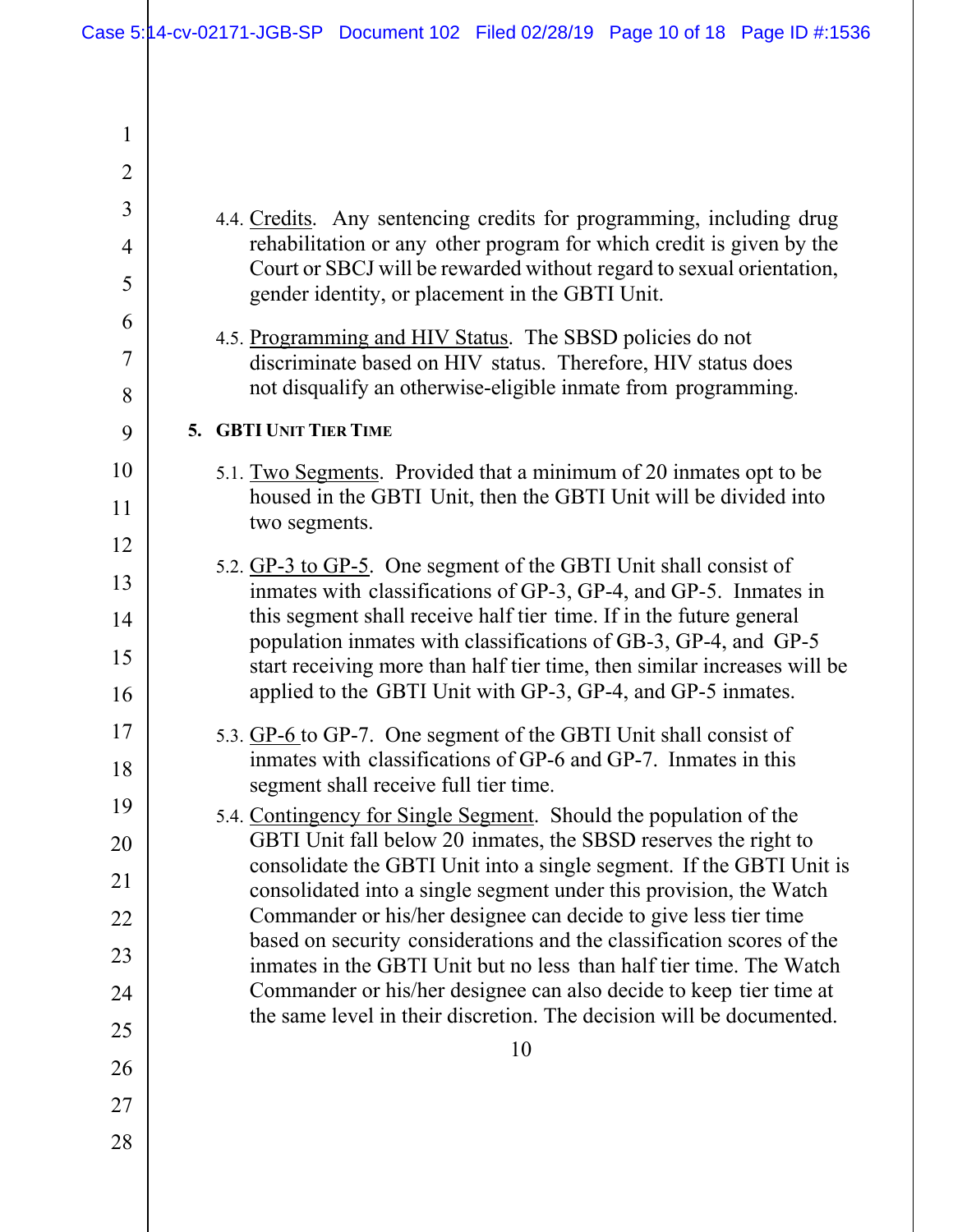| 1              |                                                                                                                                                |
|----------------|------------------------------------------------------------------------------------------------------------------------------------------------|
| $\overline{2}$ |                                                                                                                                                |
| 3              |                                                                                                                                                |
| 4              | 5.5. Exceptions. Any exception to the default tier time designated in                                                                          |
| 5              | Sections 5.2, 5.3, and 5.4 must be approved by the Watch Commander<br>and must be documented in the shift log.                                 |
| 6              | 5.6. Recreation Time. All inmates in the GBTI Unit shall receive                                                                               |
| 7              | outside recreation time as required by Title 15.                                                                                               |
| 8              | 6. TRAINING                                                                                                                                    |
| 9              | 6.1. Staff Training. The SBSD will provide comprehensive training for                                                                          |
| 10             | staff, contractors, and volunteers who have contact with inmates on<br>GBTI and PREA issues prior to the assignment of the staff,              |
| 11             | contractor, or volunteer to any position involving contact with                                                                                |
| 12             | inmates.                                                                                                                                       |
| 13             | 6.2. Training Topics. The mandatory training shall cover the following                                                                         |
| 14             | topics at minimum:                                                                                                                             |
|                |                                                                                                                                                |
| 15             | 6.2.1. The Prison Rape Elimination Act;                                                                                                        |
| 16             | 6.2.2. The department's zero tolerance policy regarding                                                                                        |
| 17             | sexual abuse and sexual harassment;<br>6.2.3. Common reactions of sexual abuse and sexual harassment victims;                                  |
| 18             | 6.2.4. Detection and response to signs of sexual abuse;                                                                                        |
| 19             | 6.2.5. Inmates right to be free from sexual abuse and sexual harassment;<br>6.2.6. Inmates and staff members right to be free from retaliation |
| 20             | when reporting sexual abuse or sexual harassment incidents;                                                                                    |
| 21             | 6.2.7. How to effectively and professionally communicate with<br>inmates including lesbian, gay, bisexual, transgender,                        |
| 22             | intersex or gender non-conforming inmates (LBGTI);                                                                                             |
| 23             | 6.2.8. How to comply with all relevant laws related to mandatory<br>reporting of sexual abuse to outside authorities;                          |
|                | 6.2.9. Impact of discrimination against LBGTI inmates; and                                                                                     |
| 24             | 6.2.10. Classification, housing, programming, education, work<br>opportunities and integration of LBGTI inmates in the                         |
| 25             | 11                                                                                                                                             |
| 26             |                                                                                                                                                |
| 27<br>28       |                                                                                                                                                |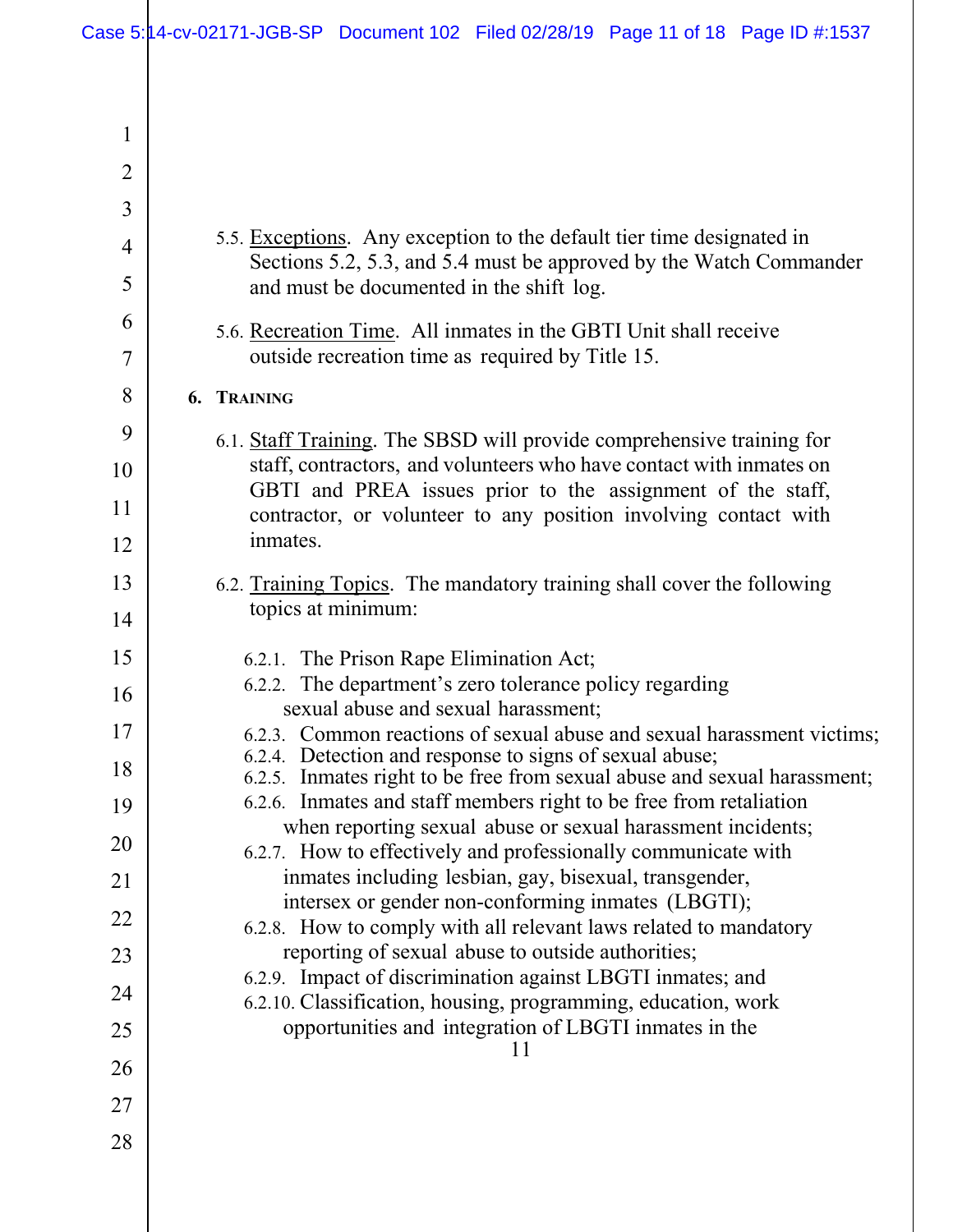| 1              |                                                                                                                                            |
|----------------|--------------------------------------------------------------------------------------------------------------------------------------------|
| $\overline{2}$ |                                                                                                                                            |
| 3              | prison setting.                                                                                                                            |
| 4              | 6.3. Refresher Training. All staff, contractors, and volunteers shall                                                                      |
| 5              | receive refresher training on the issues described in Sections 6.1                                                                         |
| 6              | and 6.2 at least once every two years.                                                                                                     |
| 7              | 6.4. Training Records. Initial and refresher training shall be<br>documented using the Acknowledgment of PREA training                     |
| 8              | form. Training compliance records will be computerized.                                                                                    |
| 9              | 6.5. Educating Inmates. Materials designed to educate inmates on GBTI                                                                      |
| 10             | and PREA issues shall be made available to all inmates in the jail<br>system. The materials shall identify the SBSD's zero tolerance       |
| 11             | policy regarding sexual harassment and how to report incidents or                                                                          |
| 12             | suspicion of sexual abuse or sexual harassment. Inmates shall<br>receive this information during the intake process. Information will      |
| 13             | be posted in housing areas and readily visible to inmates. Plaintiffs'                                                                     |
| 14             | counsel will endeavor to work with experts to obtain quality videos<br>and materials to be used for inmate education, which will be        |
| 15             | provided to the SBSD. Absent an articulable objection from the                                                                             |
| 16             | SBSD to the materials provided by Plaintiffs' counsel, the SBSD<br>will provide these materials to the inmates during orientation and      |
| 17             | make these materials available for viewing by all inmates at other<br>appropriate times.                                                   |
| 18             |                                                                                                                                            |
| 19             | 7. TRANSGENDER ISSUES                                                                                                                      |
| 20             | 7.1. Orientation. It is understood that the appropriate correctional<br>approach to the housing and protection of transgender inmates is a |
| 21             | relatively new and rapidly developing area of both correctional                                                                            |
| 22             | practices and the law. San Bernardino County Sheriff's Department                                                                          |
| 23             | is committed to an ongoing assessment of the special needs and best<br>correctional practices for transgender inmates, and to developing   |
| 24             | appropriate policies to address those issues.                                                                                              |
| 25             | 12                                                                                                                                         |
| 26             |                                                                                                                                            |
| 27             |                                                                                                                                            |
| 28             |                                                                                                                                            |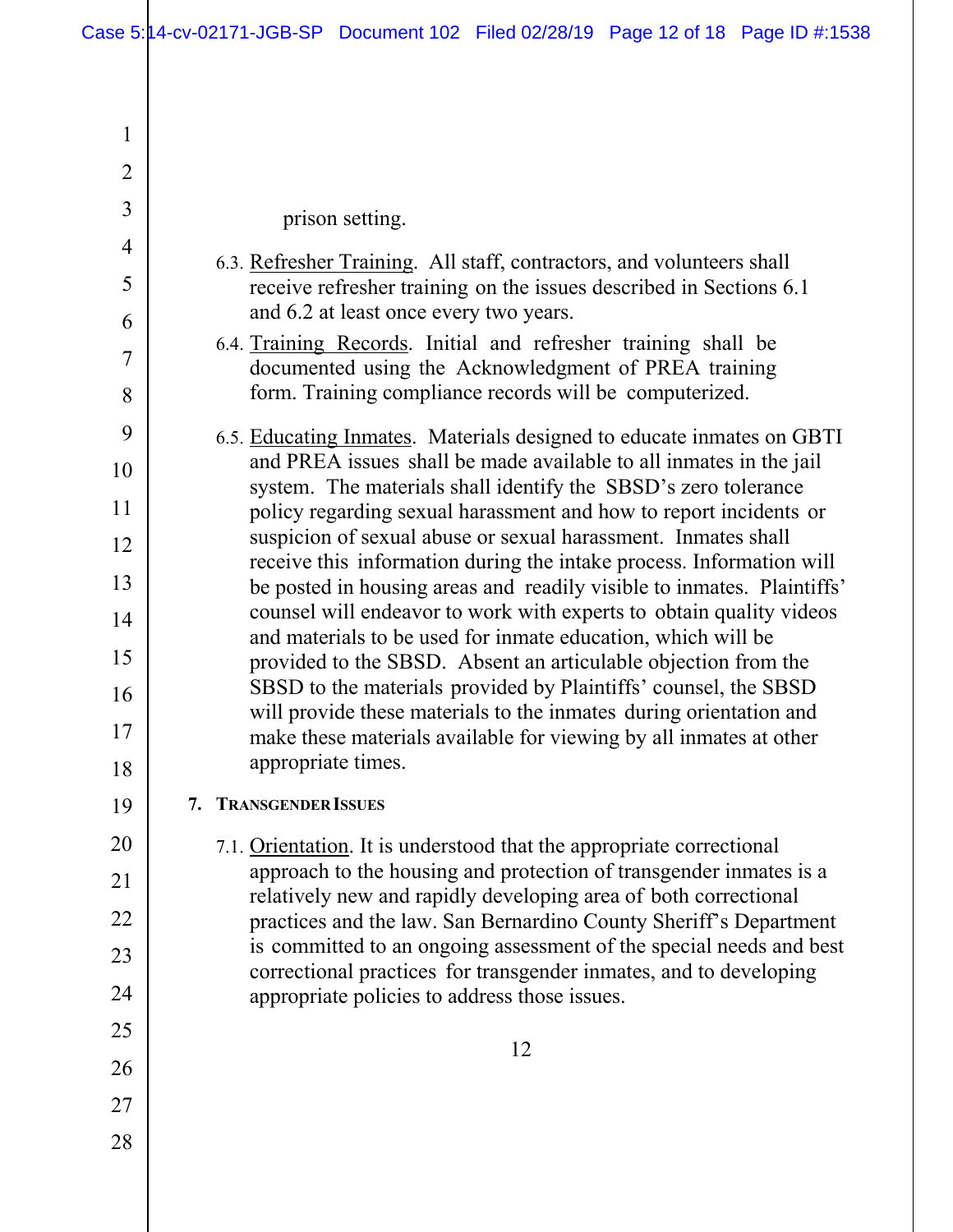1

 13 2 3 4 5 6 7 8 9 10 11 12 13 14 15 16 17 18 19 20 21 22 23 24 25 26 27 28 7.2. Housing. Transgender women and intersex people assigned to men's facilities shall be housed based upon the recommendation of the PREA-GBTI Committee, considering the range of housing options in Section 2.2 and the factors in Section 2.3. Plaintiffs and SBSD will discuss, in developing this policy, whether the same range of housing options and process should be made available to transgender men, whether assigned to men's or women's facilities. 7.3. Searches. Transgender and intersex inmates shall advise the PREA-GBTI Committee of the preferred gender for deputies who will perform searches of the inmates. The SBSD shall honor the inmates' request subject to certain narrow exceptions that shall be identified in a written policy. Plaintiffs will work with SBSD to devise a specific question or gender preference search form. 7.4. Shower Privacy. Transgender and intersex inmates will have the opportunity to shower, perform bodily functions, and change clothes in private, away from the view of other inmates and cross-gender, non-medical staff (staff with a gender different than the gender the inmate identifies as). This may be accomplished through housing and classification, shower curtains, privacy screens, or other methods. Medical Issues. Correctional Health Services staff including Qualified Mental Health Professionals shall assess, diagnose, and establish a documented individual treatment plan for inmates including, but not limited to, those inmates identified with DSM diagnosis Gender Dysphoria. Qualified Mental Health Professional Providers shall order treatment as clinically indicated including, but not limited to, gap hormone medication. 7.5. Transport. Transgender inmates will not be cuffed, tied or otherwise placed in immediate proximity to inmates of a different gender identity during transport, including but not limited to bus transport to and from court. Transgender inmates who so request will be transported, if feasible, in individual protective 'cages,' or, where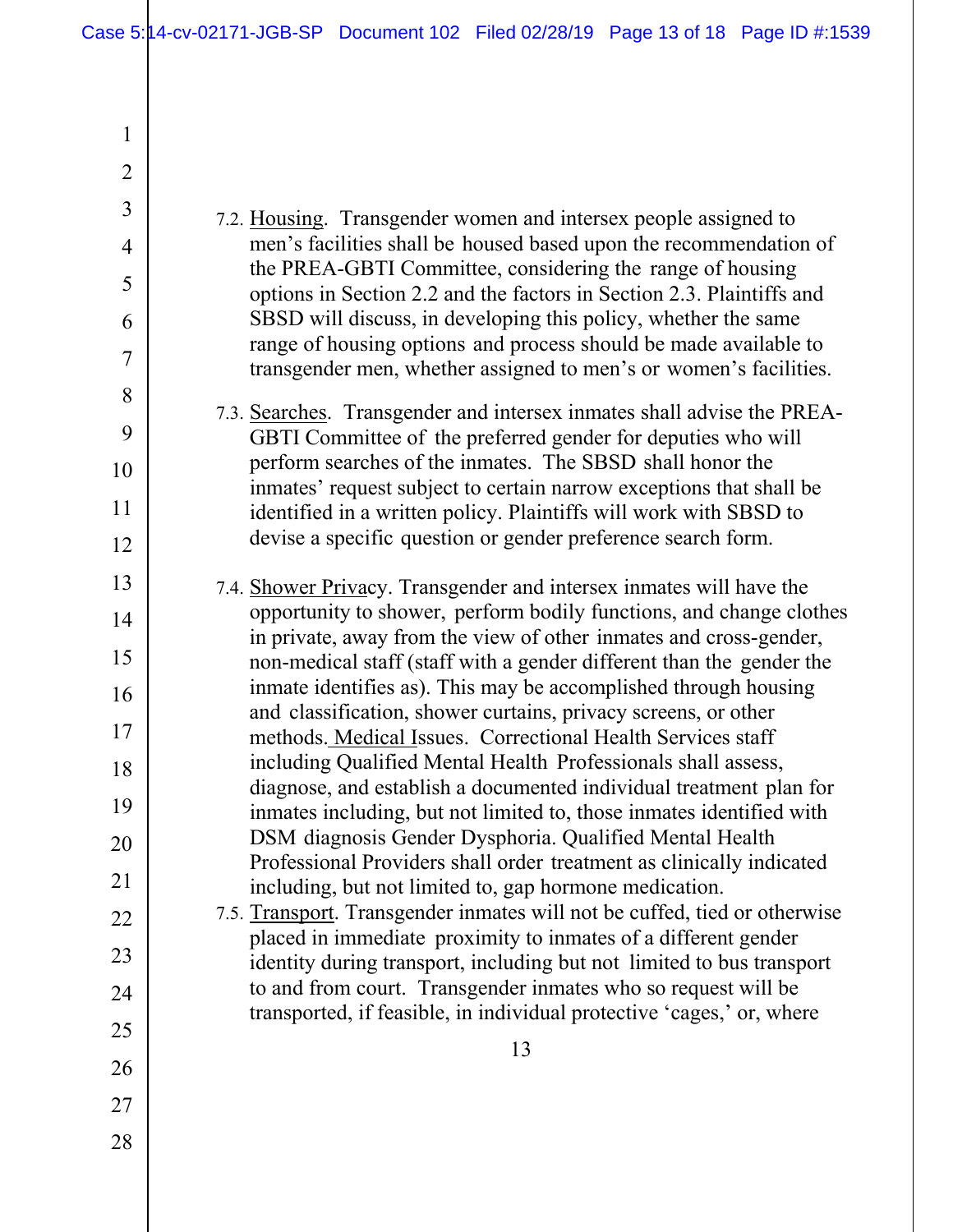| 1              |                                                                                                                                               |
|----------------|-----------------------------------------------------------------------------------------------------------------------------------------------|
| $\overline{2}$ |                                                                                                                                               |
| 3              | that is not feasible,                                                                                                                         |
| 4              | will be accorded special protections to ensure that they are not                                                                              |
| 5              | harmed by other inmates during transport.                                                                                                     |
| 6              | <b>8. GENERAL PREA ISSUES</b>                                                                                                                 |
| 7              | 8.1. Zero Tolerance Policy for Harassment.                                                                                                    |
| 8              | 8.1.1. SBSD policy and employee bulletins will clearly prohibit                                                                               |
| 9              | harassment and discrimination against GBTI inmates or those<br>perceived to be GBTI. This policy will have zero tolerance for                 |
| 10             | anti-LGBTIQ statements in SBSD facilities. Deputies shall be                                                                                  |
| 11             | subject to discipline for committing harassment and<br>discrimination, including name calling.                                                |
| 12             | 8.1.2. SBCSD will have a zero tolerance policy regarding the                                                                                  |
| 13             | intentional misgendering of transgender and intersex inmates by<br>staff. All staff will use the name and pronouns specified by the           |
| 14             | transgender or intersex inmate. Consistent use of the incorrect                                                                               |
| 15             | name and pronoun will be considered and handled as sexual                                                                                     |
| 16             | harassment. Nothing in this section shall prohibit medical staff<br>from complying with regulations or laws governing the                     |
| 17             | dispensing of pharmaceuticals and the use of an inmate's legal                                                                                |
| 18             | name.                                                                                                                                         |
| 19             | 8.2. PREA Pre-Audit. Within six months of the Court's final approval of                                                                       |
| 20             | the settlement, the SBSD agrees to conduct a PREA pre-audit at West<br>Valley Detention Center using a trained PREA auditor, based on a list  |
| 21             | of approved auditors provided by the United States Department of                                                                              |
| 22             | Justice. Following the pre-audit, the SBSD will meet and confer with<br>Plaintiffs' counsel regarding the findings, and what actions taken by |
| 23             | SBSD based on the findings. The SBSD shall conduct an assessment                                                                              |
| 24             | addressing the issues identified in the PREA pre-audit after the meet<br>and confer and will inform Plaintiffs' counsel of actions taken in   |
| 25             | response to the pre-audit and the meet and confer. Nothing in this                                                                            |
| 26             | 14                                                                                                                                            |
| 27             |                                                                                                                                               |
| 28             |                                                                                                                                               |
|                |                                                                                                                                               |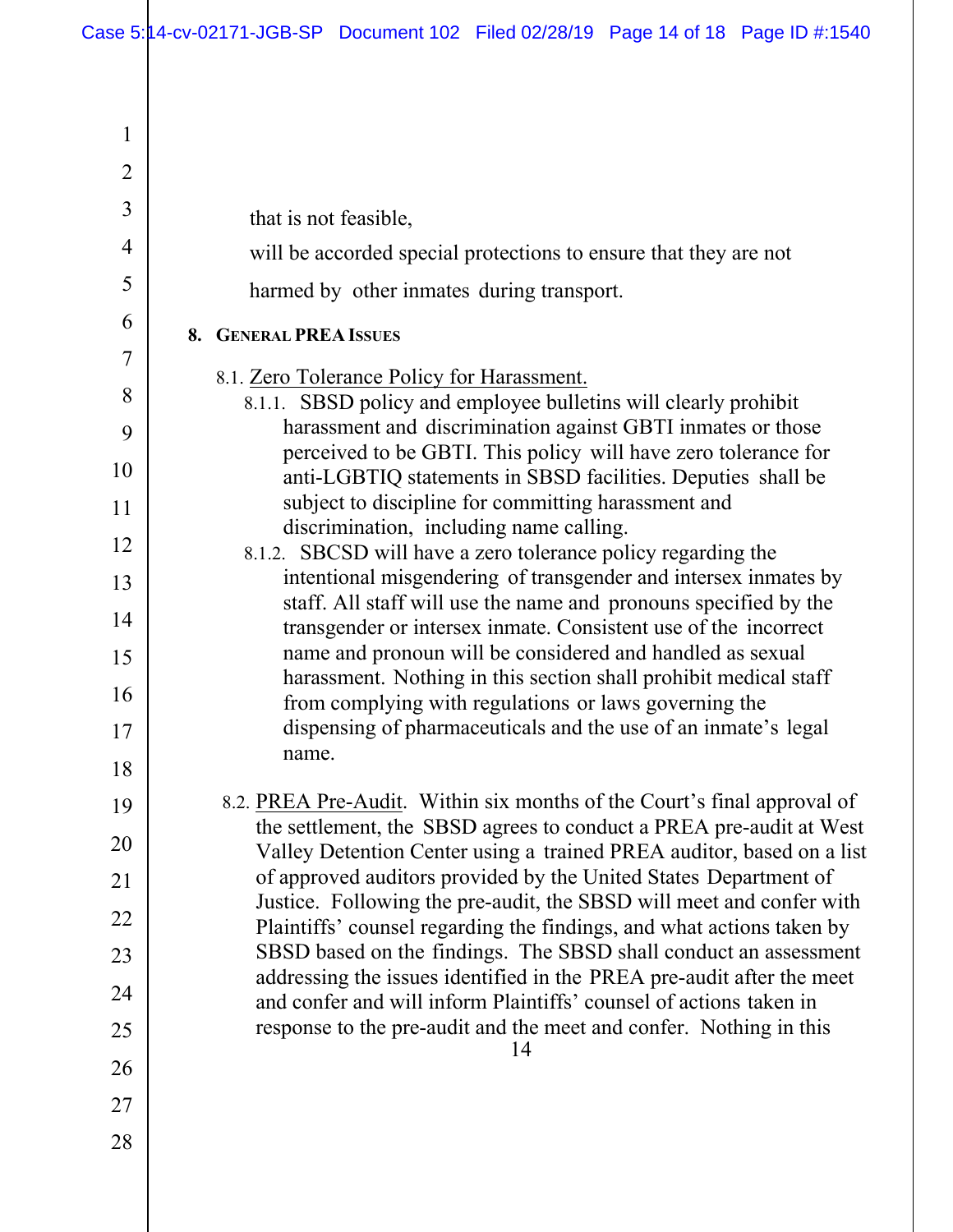1

| $\overline{2}$ |                                                                                                                                              |
|----------------|----------------------------------------------------------------------------------------------------------------------------------------------|
| 3              |                                                                                                                                              |
| 4              | agreement shall impose an affirmative obligation on the SBSD to<br>comply with the recommendations of the PREA pre-audit. Nothing in         |
| 5              | this agreement shall require the SBSD to allow the auditor to review or                                                                      |
| 6              | access materials protected under California law by California Penal<br>Code § 832.5 et. seq. or California Evidence Code § 1040 et. seq. The |
| 7              | pre-audit will not be forwarded to the United States Department of<br>Justice. However, nothing in this agreement shall limit Plaintiffs'    |
| 8              | counsel's ability to report any PREA violations that are not rectified by                                                                    |
| 9              | the SBSD in response to the pre-audit or any future violations of<br>PREA. Hotlines. The SBSD agrees to have working and anonymous           |
| 10             | PREA hotlines.                                                                                                                               |
| 11             | 8.3. Victim Counseling. Mental health counseling, by counselors                                                                              |
| 12             | trained in rape and sexual assault consistent with PREA                                                                                      |
| 13             | regulations 115.53 and 115.82-83, shall be available for all<br>inmate victims of sexual assault.                                            |
| 14             |                                                                                                                                              |
| 15             | 8.4. Not Relocating Victim. Following the reporting of a sexual<br>assault in the jails, the general rule is that the victim of the          |
| 16             | assault shall not be moved to another housing location. Instead,                                                                             |
| 17             | the alleged perpetrator shall be moved to another housing<br>location. Exceptions to this general rule shall exist. Victim                   |
| 18             | inmates may be moved out of a housing segment for his/her                                                                                    |
| 19             | own protection. Victim inmates shall be reassessed for a<br>different housing assignment by the Central Classification Unit                  |
| 20             | (CCU) and/or PREA- GBTI Committee.                                                                                                           |
| 21             | 8.5. Screening. The SBSD shall continue PREA screening. The                                                                                  |
| 22             | SBSD recognizes that not all GBTI inmates should be designated                                                                               |
| 23             | as PREA-vulnerable. The parties will jointly develop an<br>appropriate screening mechanism that will be utilized by the                      |
| 24             | PREA-GBTI Committee to facilitate appropriate housing, work                                                                                  |
| 25             | and programming choices.                                                                                                                     |
| 26             | 15                                                                                                                                           |
| 27             |                                                                                                                                              |
| 28             |                                                                                                                                              |
|                |                                                                                                                                              |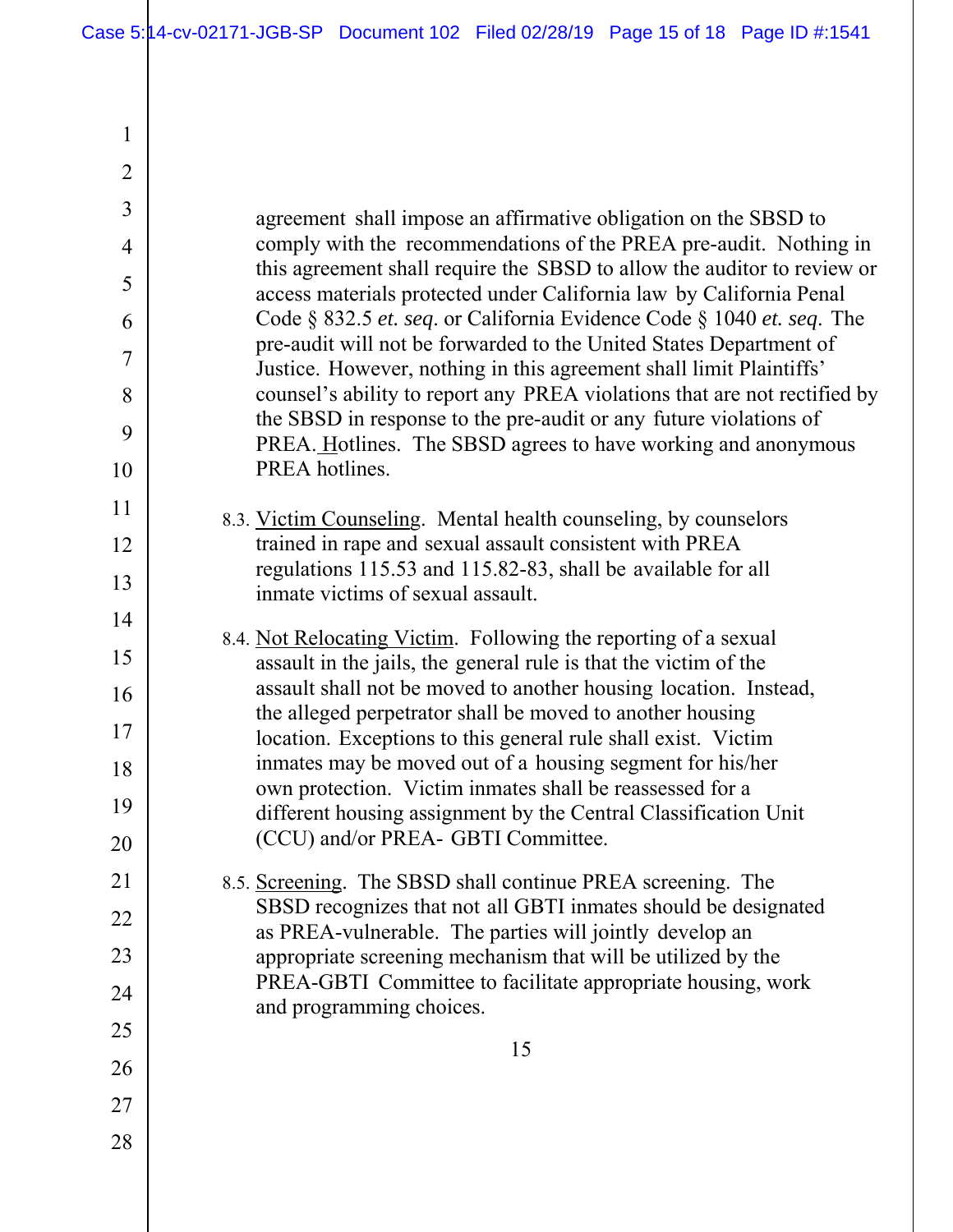1

| $\overline{2}$ |                                                                                                                                          |
|----------------|------------------------------------------------------------------------------------------------------------------------------------------|
| 3              | 8.6. Compliance Manager. All type II jail facilities that house GBTI                                                                     |
| 4              | or PREA-vulnerable inmates will have a PREA-GBTI                                                                                         |
| 5              | compliance manager. The compliance manager shall be<br>responsible for the facility's efforts to comply with PREA-GBTI                   |
| 6              | policies and procedures. The PREA-GBTI compliance manager                                                                                |
| 7              | shall be responsible for and ensure compliance with the Bureau<br>Polices. The PREA-GBTI Compliance Manager shall also serve             |
| 8              | on the PREA-GBTI Committee.                                                                                                              |
| 9              | 8.7. PREA Requirements. Nothing in this agreement shall                                                                                  |
| 10             | otherwise alter any PREA requirements that may be<br>applicable to SBSD.                                                                 |
| 11             | 9. ENFORCING THE AGREEMENT                                                                                                               |
| 12             |                                                                                                                                          |
| 13             | 9.1. Policies. The parties will negotiate the language of any SBSD<br>policies that shall be necessary to implement this agreement.      |
| 14             |                                                                                                                                          |
| 15             | 9.2. Production. For three years after the Court's final approval of the<br>agreement, the SBSD shall produce the following documents on |
| 16             | an annual basis:                                                                                                                         |
| 17             | 9.2.1. A computerized spreadsheet that lists all initial and<br>refresher training courses presented to staff, contractors and           |
| 18             | volunteers as well as a copy of each unique training. The                                                                                |
| 19             | spreadsheet will document the date of each course and<br>compliance with section 6.2 (Training topics). The                              |
| 20             | spreadsheet will certify that all required personnel are in<br>compliance pursuant to this injunctive relief item.                       |
| 21             | 9.2.2. A computerized spreadsheet that lists the housing locations                                                                       |
| 22             | for all inmates who openly identify during classification as                                                                             |
| 23             | GBTI. A computerized spreadsheet that lists all inmates housed<br>in the GBTI segments. The spreadsheet shall include the                |
| 24             | inmates full name, booking number, classification rating, arrest                                                                         |
| 25             | date, sentencing date (if applicable), release date, and housing<br>16                                                                   |
| 26             |                                                                                                                                          |
| 27             |                                                                                                                                          |
| 28             |                                                                                                                                          |
|                |                                                                                                                                          |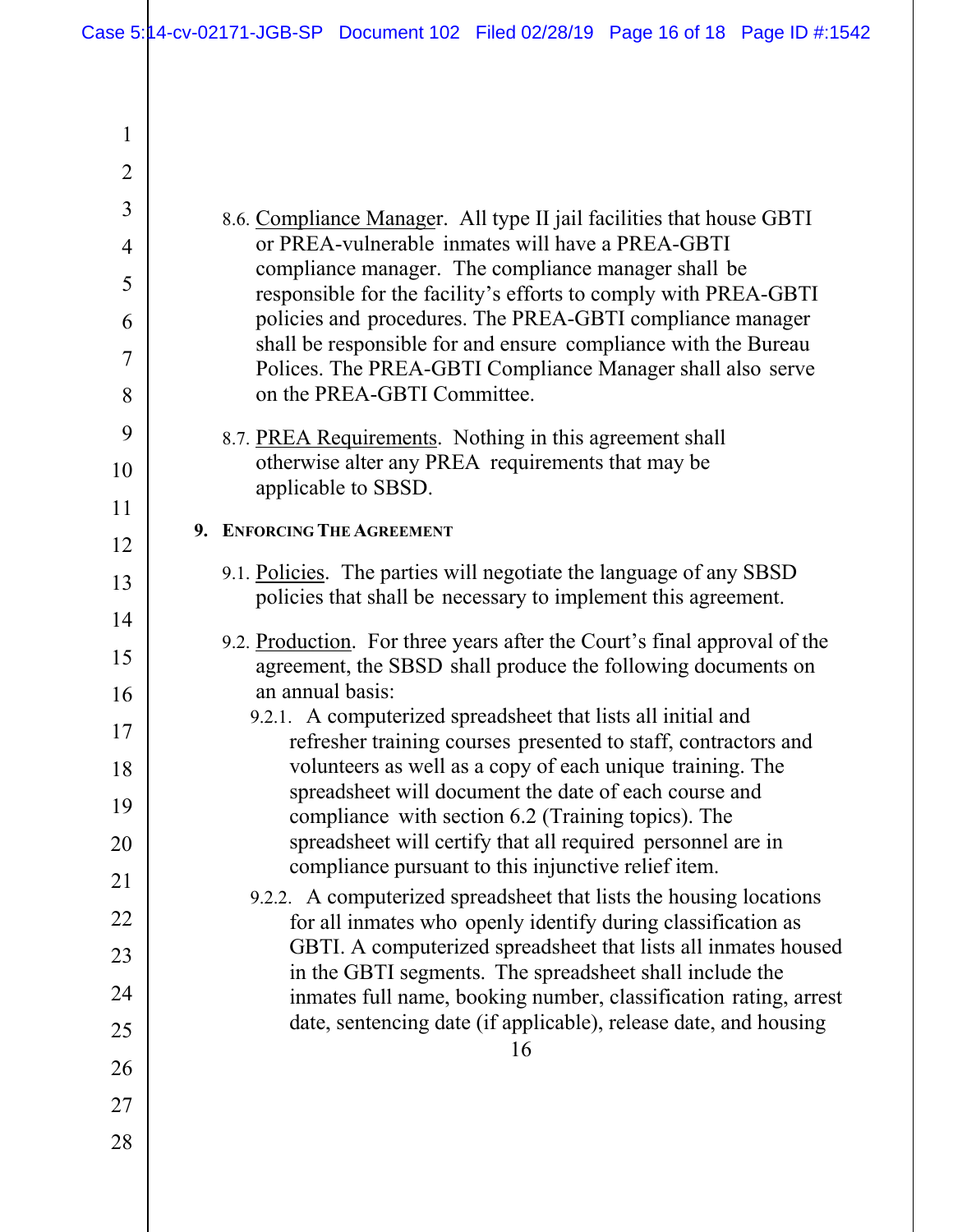| $\mathbf{1}$   |                                                                                                                                             |
|----------------|---------------------------------------------------------------------------------------------------------------------------------------------|
| $\overline{2}$ |                                                                                                                                             |
| $\overline{3}$ | location.                                                                                                                                   |
| $\overline{4}$ | 9.2.3. A computerized list of all educational, vocational,                                                                                  |
| 5              | rehabilitation or other programming courses during the<br>year provided to general population inmates.                                      |
| 6              | 9.2.4. A computerized list of all inmates housed in the GBTI                                                                                |
| 7              | segments who requested and also who received educational or<br>programming courses during the year. The list shall contain the              |
| 8              | type of educational or programming course, date, etc.                                                                                       |
| 9              | 9.2.5. Copies of the individual inmate PREA-GBTI Committee<br>forms (includes housing options for each inmate).                             |
| 10             | 9.2.6. Computerized list of GBTI inmates who requested jobs and                                                                             |
| 11             | also a computerized list of GBTI inmates who are inmate<br>workers and their job. This includes inmates housed in the                       |
| 12             | GBTI segments and those who transferred to general                                                                                          |
| 13             | population.                                                                                                                                 |
| 14             | 9.2.7. Annual average of tier time afforded to inmates housing in the<br>GBTI segments.                                                     |
| 15             | 9.2.8. Annual report that provides statistics on sexual assault and<br>sexual harassment of inmates.                                        |
| 16             | 9.2.9. Nothing in this section shall require the SBSD to provide                                                                            |
| 17             | materials protected under California law by California                                                                                      |
| 18             | Penal Code § 832.5 et. seq. or California Evidence Code §<br>1040 et. seq.                                                                  |
|                |                                                                                                                                             |
| 19             | 9.3. Meet and Confer. The parties will meet and confer before                                                                               |
| 20             | any party seeks judicial enforcement of the settlement<br>agreement.                                                                        |
| 21             |                                                                                                                                             |
| 22             | 9.4. Expense. All parties shall be responsible for their own costs and<br>fees incurred after the Court's final approval of the settlement; |
| 23             | except that if the Court finds a material violation or issues a                                                                             |
| 24             | remedial order, Plaintiffs will be entitled to fees.                                                                                        |
| 25             |                                                                                                                                             |
| 26             | 17                                                                                                                                          |
| 27             |                                                                                                                                             |
| 28             |                                                                                                                                             |
|                |                                                                                                                                             |